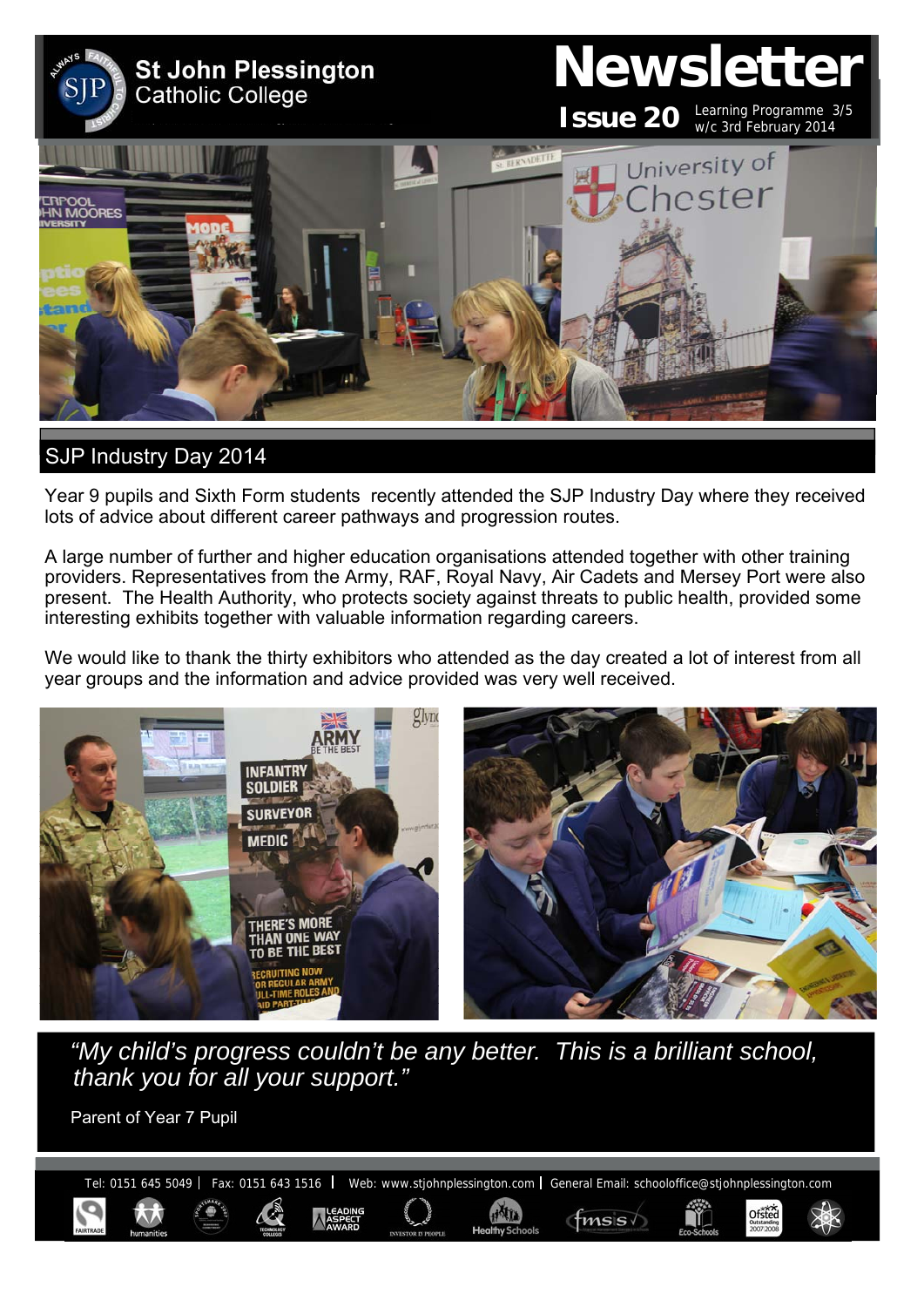## Holocaust Memorial Day 2014 Car Boot Sale

The  $27<sup>th</sup>$  of January was Holocaust Memorial Day. As a College, we commemorated this with several events throughout the week. The events were brought to a close with a lesson during PSHCE time, where all Years 7-13 learned about the journey of one survivor.

The pupils spent time looking at the journey taken and how the important message of their story was passed on to future generations.

Each pupil completed a luggage label expressing what they had learnt from these stories, which have been placed on display in the College Atrium.

Two of our Sixth Form students acted as ambassadors at Auschwitz earlier this year and during this session they told the story of their journey to some Year 7 pupils explaining the impact of their experience.

The final piece in this exploration of the Holocaust will be on the  $5<sup>th</sup>$  February when some of our Year 10 pupils will attend an illustrated talk by a Holocaust survivor at the Floral Pavilion.



## **Coming up**

**Friday 7th February - Year 7 Enterprise Day** 

**Friday 7th February - Years 12/13 Sponsored Sleepout** 

**Friday 7th February - Year 7 Valentine Disco** 



#### 100.0% 90.0% 80.0% 70.0% 60.0% 50.0% 40.0% 30.0% 20.0% 10.0% 0.0% Year 7 Year 8 Year 9 Year 10 Year 11

**Year 7 - 96.3% Year 8 - 95.9% Year 9 - 95.1% Year 10 - 95.0% Year 11 - 94.6%** 

# **Attendance - 27/01/14 - 31/01/14**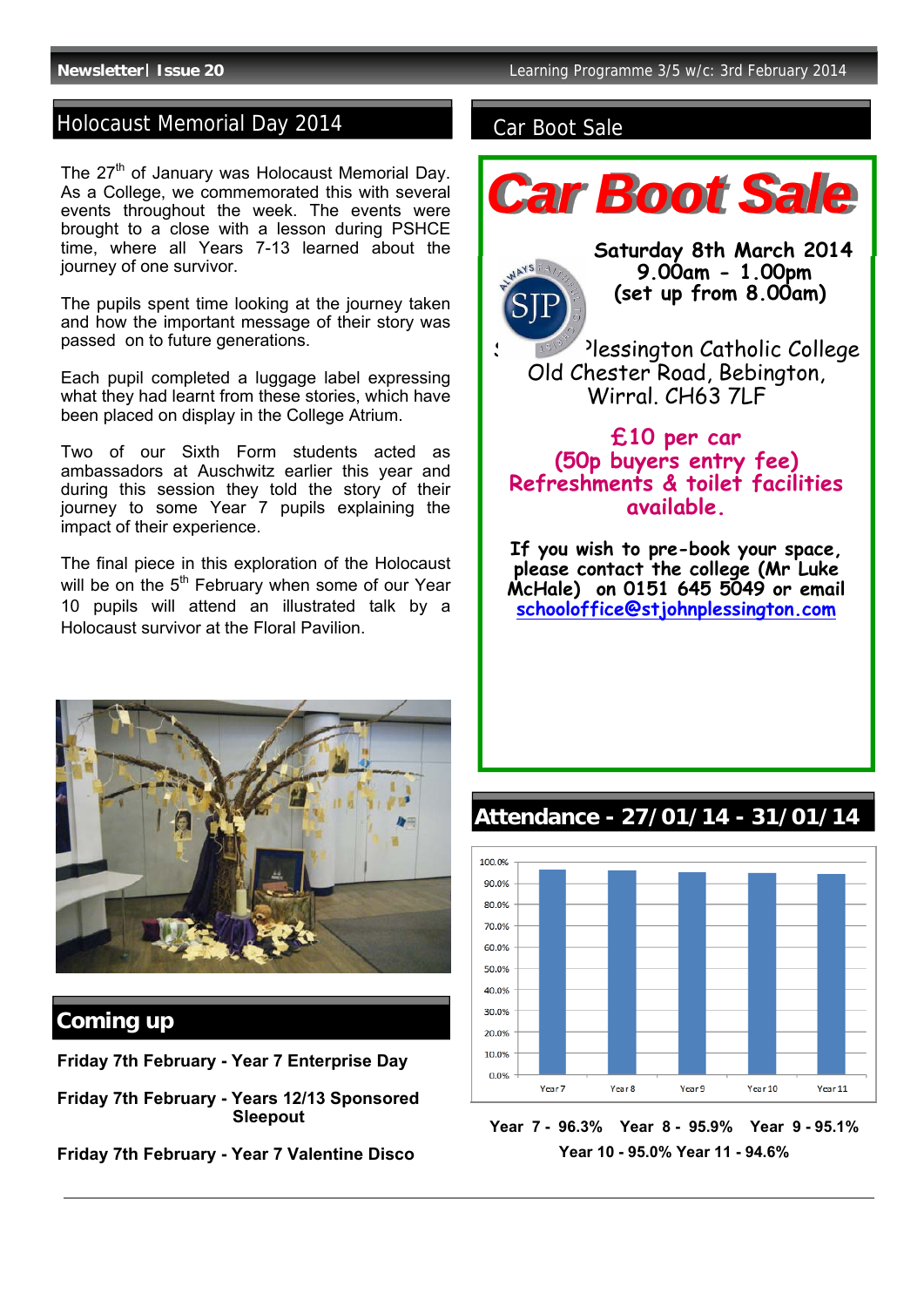## **Library**



# **CENTENARY OF THE GREAT WAR 1914 - 1918**

**This year, the world will commemorate the 100th anniversary of the outbreak of The Great War. The war reached out and touched almost everybody's lives in some way and over the years, many fiction and non-fiction books have been written to reflect the tragedy of the First World War. The following books are a small selection that can be found in the College Library that give accounts of courage, innocence and the brutality of war.** 



 **Soldier Dog – Sam Angus** 

**In the trenches of France, miles from home, Stanley is a boy fighting a man's war. He is a dog handler, whose dog must be so loyal that he will cross no-man's land alone under heavy fire to return to Stanley's side, carrying a message that could save countless lives.** 



**In 1914, Joey, a young farm horse, is sold to the army and thrust into the midst of the war on the Western Front. With his officer, he charges towards the enemy, witnessing the horror of the frontline. But even in the desolation of the trenches, Joey's courage touches the soldiers around him.** 

 **The Road To War – Valerie Wilding** 



**When Daffy Rowntree's brother goes missing in action, she refuses to sit safely in England, and is determined to do something to help win the war.** 

**Soon she finds herself in the mud and horror of the battlefields of France, driving an ambulance transporting the wounded from the trenches.**

# **Sixth Form Revision & Coursework Support Timetable**

| <b>Monday</b>     | <b>Tuesday</b>             | Wednesday                   | <b>Thursday</b>            | Friday |
|-------------------|----------------------------|-----------------------------|----------------------------|--------|
| Independent       | English Comb & Lit.        | English Comb & Lit.         | English Comb & Lit.        | P.E.   |
| <b>Study Time</b> | <b>AS Psychology</b>       | AS French                   | A2 Psychology              | DT     |
|                   | AS Sociology (wk1)         | A2 Spanish                  | H&S                        |        |
|                   | A2 Sociology (wk2)         | <b>Physics</b>              | <b>Performing Arts</b>     |        |
|                   | <b>AS Biology</b>          | Chemistry                   | <b>Physics</b>             |        |
|                   | <b>AS Chemistry</b>        | <b>AS Religious Studies</b> | <b>AS Science Applied</b>  |        |
|                   | A2 Applied Science         | <b>Maths</b>                | <b>Maths</b>               |        |
|                   | <b>AS Geography</b>        | A2 Biology                  | A2 History                 |        |
|                   | <b>AS History</b>          | DT                          | A2 Media                   |        |
|                   | <b>AS Media</b>            | <b>ICT</b>                  | <b>Health &amp; Social</b> |        |
|                   | World Development          | <b>PE</b>                   | DT                         |        |
|                   | <b>Health &amp; Social</b> |                             | <b>ICT</b>                 |        |
|                   | A <sub>2</sub> RE          |                             | <b>PE</b>                  |        |
|                   | Art                        |                             |                            |        |
|                   | DT                         |                             |                            |        |
|                   | <b>ICT</b>                 |                             |                            |        |
|                   | <b>PE</b>                  |                             |                            |        |

You are advised to attend all after school  $(3.20 - 4.30)$  sessions, where possible, to maximise your potential to achieve your best possible grade.

#### **War Horse – Michael Morpurgo**